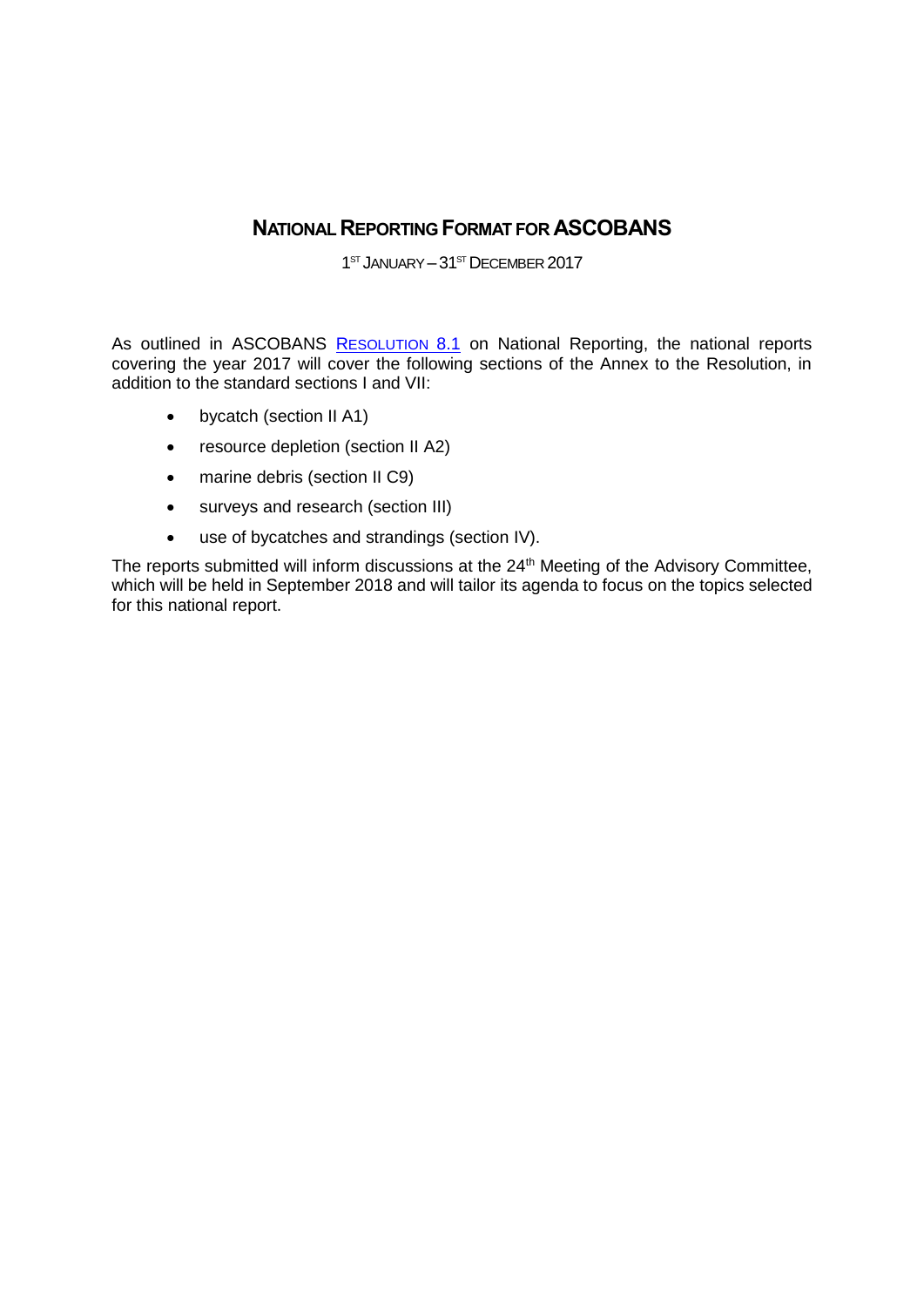| Date: Click or tap to enter a date.                                                    |                                   |   |  |  |
|----------------------------------------------------------------------------------------|-----------------------------------|---|--|--|
| <b>SECTION I: GENERAL INFORMATION</b>                                                  |                                   |   |  |  |
| <b>Party Information</b>                                                               |                                   |   |  |  |
| A. Name of Party<br><b>B. Details of National Coordinator</b>                          | Name of Party<br>Name             |   |  |  |
| (Focal Point) for ASCOBANS                                                             |                                   |   |  |  |
|                                                                                        | Function                          |   |  |  |
|                                                                                        | Organisation                      |   |  |  |
|                                                                                        | <b>Postal Address</b>             |   |  |  |
|                                                                                        | Telephone                         |   |  |  |
|                                                                                        | Email                             |   |  |  |
| <b>C.</b> Details of Delegates (contributors                                           | Click or tap here to enter text.  |   |  |  |
| to the report)                                                                         |                                   |   |  |  |
| (For each, mention Name, Function,                                                     |                                   |   |  |  |
| Organization, Postal Address, Telephone,<br>Email)                                     |                                   |   |  |  |
|                                                                                        |                                   |   |  |  |
| D. List of relevant national                                                           | Click or tap here to enter text.  |   |  |  |
| <b>institutions</b>                                                                    |                                   |   |  |  |
| (List of national authorities, organizations,                                          |                                   |   |  |  |
| research centres and rescue centres active                                             |                                   |   |  |  |
| in the field of study and conservation of<br>cetaceans. For each one mention the name, |                                   |   |  |  |
| postal address, contact person, telephone                                              |                                   |   |  |  |
| and email address)                                                                     |                                   |   |  |  |
| E. List of relevant fisheries stakeholders                                             | Click or tap here to enter text.  |   |  |  |
| in your country                                                                        |                                   |   |  |  |
| fisheries<br>(List<br>оf<br>associations<br>and                                        |                                   |   |  |  |
| cooperatives, research<br>centres, relevant                                            |                                   |   |  |  |
| private sector entities and other organizations                                        |                                   |   |  |  |
| involved in fisheries in waters frequented by                                          |                                   |   |  |  |
| cetaceans. For each one mention the name,<br>postal address, contact person, telephone |                                   |   |  |  |
| and email address)                                                                     |                                   |   |  |  |
|                                                                                        |                                   |   |  |  |
| <b>SECTION II: HABITAT CONSERVATION AND MANAGEMENT (THREATS AND PRESSURES ON</b>       |                                   |   |  |  |
| <b>CETACEANS)</b>                                                                      |                                   |   |  |  |
| A. Fisheries-related Threats                                                           |                                   |   |  |  |
| <b>Bycatch</b><br>1.                                                                   |                                   |   |  |  |
| How is the magnitude of the threat<br>a)                                               | $\Box$ Dedicated observer schemes | % |  |  |
| assessed/monitored? (Include                                                           | □Fisheries observers              | % |  |  |
| percentage where applicable in the<br>adjoining column)                                | □Remote Electronic Monitoring     | % |  |  |
|                                                                                        | $\square$ Strandings              | % |  |  |
|                                                                                        | $\square$ None                    | % |  |  |
|                                                                                        |                                   |   |  |  |
| b) In the last year, which species of<br>small cetaceans were recorded as              | Click or tap here to enter text.  |   |  |  |
| bycatch? (Include numbers) Please                                                      |                                   |   |  |  |
|                                                                                        |                                   |   |  |  |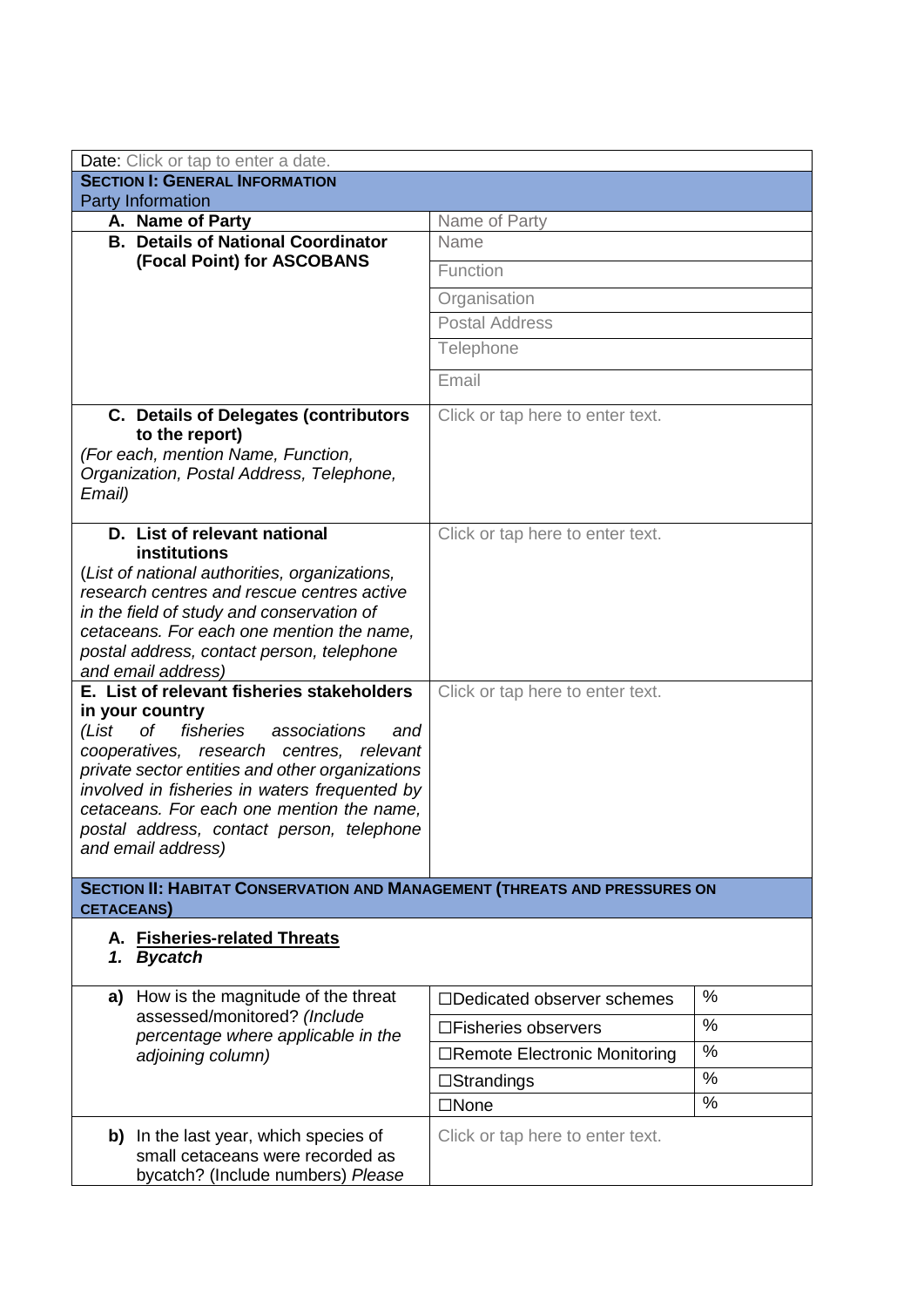|   | provide the following information<br>where available:<br><b>Species</b><br>L.<br>ii.<br>Number of bycaught animals<br>iii.<br>Gear type<br><b>ICES</b> area<br>iv.<br>Overall sampling effort<br>v.             |                                  |                                                                                                   |  |
|---|-----------------------------------------------------------------------------------------------------------------------------------------------------------------------------------------------------------------|----------------------------------|---------------------------------------------------------------------------------------------------|--|
|   | c) In the last year, were there any<br>notable incidents? E.g. mass bycatch<br>incidents, unusual species bycatch<br>etc.                                                                                       | $\Box$ Yes<br>$\square$ No       | If you answer is yes,<br>please<br>provide details.<br>Click or tap here to enter text.           |  |
|   | d) Are there any mitigation measures in<br>place?                                                                                                                                                               | $\square$ Yes<br>$\square$ No    | you answer<br>please<br>lf.<br>is<br>yes,<br>provide details.<br>Click or tap here to enter text. |  |
|   | e) If yes, what mitigation measures are<br>being used and where? E.g. Acoustic<br>deterrent devices, seasonal closures,<br>gear modifications etc.                                                              | Click or tap here to enter text. |                                                                                                   |  |
| f | Other relevant information. E.g.<br>provide links to OSPAR reports (FCS<br>and GES being covered already so<br>no need to duplicate), annual bycatch<br>reports (for more detailed<br>information) etc.         | Click or tap here to enter text. |                                                                                                   |  |
|   | g) Relevant new<br>research/work/collaboration on<br>bycatch within the Agreement Area.                                                                                                                         | Click or tap here to enter text. |                                                                                                   |  |
|   | 2. Resource Depletion                                                                                                                                                                                           |                                  |                                                                                                   |  |
|   | a) Based on the latest stock<br>assessments (carried out in advance<br>of the December Council<br>negotiations), are there any notable<br>depletions of fish species which<br>would be a concern for cetaceans? | $\Box$ Yes<br>$\square$ No       | If your answer is yes, please provide<br>details:<br>Click or tap here to enter text.             |  |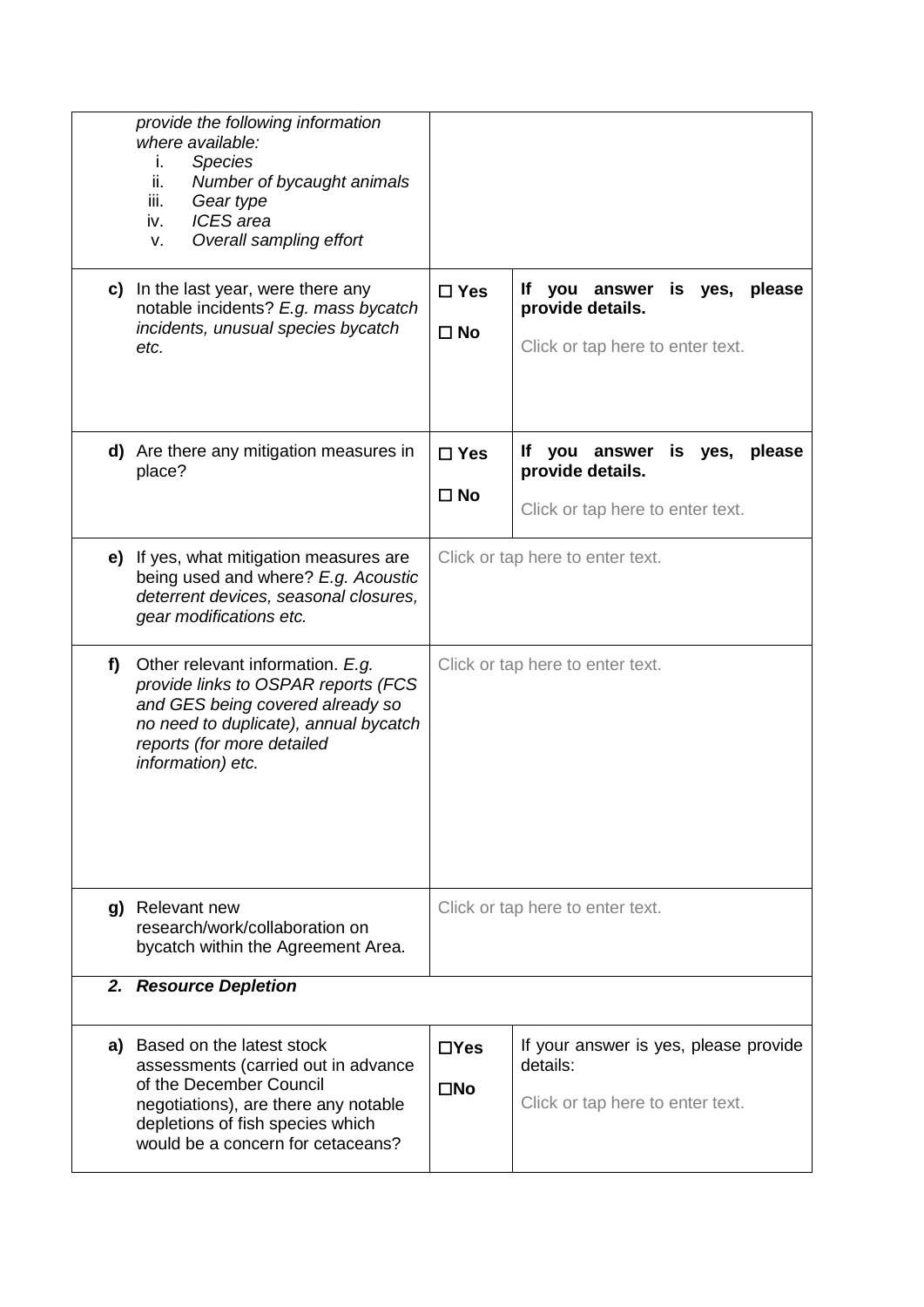|    | b) In Parties' national waters, where are<br>these depletions occurring? By ICES<br>Area                                                                                               | Click or tap here to enter text. |                                                                                       |  |
|----|----------------------------------------------------------------------------------------------------------------------------------------------------------------------------------------|----------------------------------|---------------------------------------------------------------------------------------|--|
|    | c) What measures are being taken to<br>manage pressures on depleted fish<br>stocks, including relevant<br>regulations/guidelines?<br>E.g. decrease in TAC, recovery plan<br>etc.       | Click or tap here to enter text. |                                                                                       |  |
|    | d) Is there any evidence within your<br>national waters that resource<br>depletion may be impacting<br>cetaceans (e.g. evidence of<br>starvation)?                                     | $\Box$ Yes<br>$\square$ No       | If your answer is yes, please provide<br>details:<br>Click or tap here to enter text. |  |
|    | e) Are there any national surveys which<br>evaluate cetacean body condition?                                                                                                           | $\Box$ Yes<br>$\square$ No       | If your answer is yes, please provide<br>details:<br>Click or tap here to enter text. |  |
| f) | Relevant new<br>research/work/collaboration                                                                                                                                            | Click or tap here to enter text. |                                                                                       |  |
| 1. | B. Habitat Change and Degradation (incl. potential physical impacts)<br><b>Marine Debris</b>                                                                                           |                                  |                                                                                       |  |
|    | a) What monitoring is in place to<br>assess the level of marine<br>debris? E.g. type of litter (size,<br>shape, material) amount, impacts<br>on species, geographical location<br>etc. |                                  | Click or tap here to enter text.                                                      |  |
|    | b) What parameters are provided<br>through this monitoring?                                                                                                                            | Click or tap here to enter text. |                                                                                       |  |
|    | c) Are these data publicly available?<br>Y/N If so, please provide a link.                                                                                                             | $\Box$ Yes<br>$\square$ No       | Link<br>Click or tap here to enter text.                                              |  |
|    | d) In the last year, what species of<br>small cetaceans were found to<br>have been impacted by marine<br>debris?                                                                       | Click or tap here to enter text. |                                                                                       |  |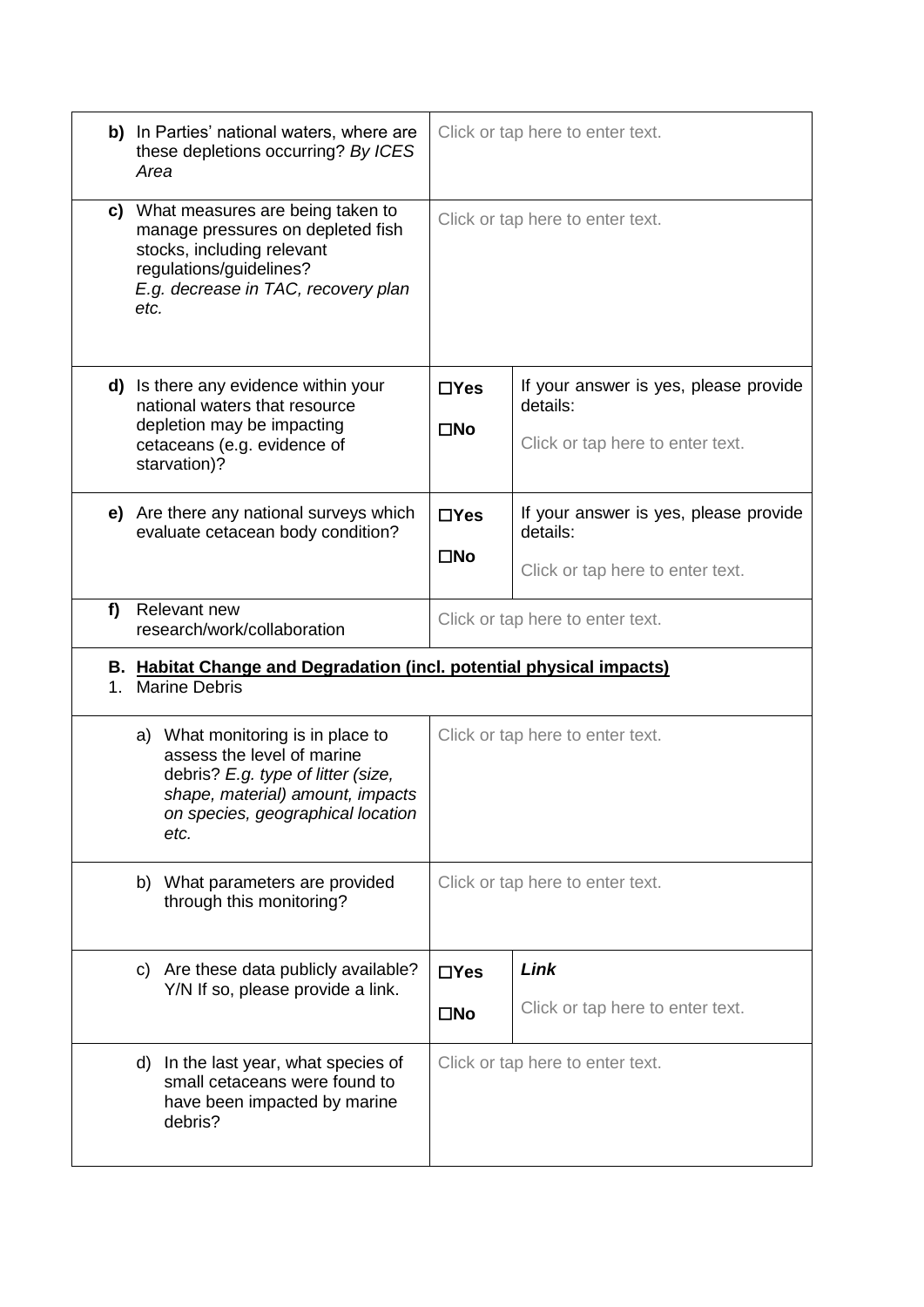| e) Are there any mitigation<br>measures in place? Y/N                                                                             |                                                                                                                                                                                                                                                            |                                                    | $\Box$ Yes<br>$\square$ No                 | debris.                                                              | If yes, what mitigation measures are<br>being used? E.g. changes in gear to<br>prevent loss, entanglement response,<br>adoption of measures to reduce land-<br>based/boat-based source of marine<br>Click or tap here to enter text. |                                           |  |
|-----------------------------------------------------------------------------------------------------------------------------------|------------------------------------------------------------------------------------------------------------------------------------------------------------------------------------------------------------------------------------------------------------|----------------------------------------------------|--------------------------------------------|----------------------------------------------------------------------|--------------------------------------------------------------------------------------------------------------------------------------------------------------------------------------------------------------------------------------|-------------------------------------------|--|
|                                                                                                                                   |                                                                                                                                                                                                                                                            |                                                    |                                            |                                                                      |                                                                                                                                                                                                                                      |                                           |  |
| f)<br>Other relevant information. E.g.<br>link to OSPAR reports (FCS and<br>GES being covered already so no<br>need to duplicate) |                                                                                                                                                                                                                                                            |                                                    |                                            | Click or tap here to enter text.                                     |                                                                                                                                                                                                                                      |                                           |  |
| g) Relevant new<br>research/work/collaboration on<br>marine debris.                                                               |                                                                                                                                                                                                                                                            |                                                    |                                            | Click or tap here to enter text.                                     |                                                                                                                                                                                                                                      |                                           |  |
| <b>SECTION III: SURVEYS AND RESEARCH</b>                                                                                          |                                                                                                                                                                                                                                                            |                                                    |                                            |                                                                      |                                                                                                                                                                                                                                      |                                           |  |
|                                                                                                                                   | A. Biological Information (per species)<br>1. Dedicated Surveys (abundance and distribution)<br>If additional space is required, please submit the information in a table in excel. Attach<br>maps separately, clearly marking which survey they apply to. |                                                    |                                            |                                                                      |                                                                                                                                                                                                                                      |                                           |  |
| Region<br>(map of survey<br>area)                                                                                                 | Project                                                                                                                                                                                                                                                    | Time<br>Period                                     | Method (e.g.<br>line transect,<br>Photo ID | <b>Species</b>                                                       | Abundance<br>of animals<br>(including)                                                                                                                                                                                               | Link to<br>project/                       |  |
|                                                                                                                                   |                                                                                                                                                                                                                                                            |                                                    | $etc.$ )                                   |                                                                      | confidence<br>limits) if                                                                                                                                                                                                             | report/<br>publication                    |  |
| Click or tap here Click<br>to enter text.                                                                                         | or<br>tap here to<br>enter text.                                                                                                                                                                                                                           | Click or<br>tap here<br>to enter                   | Click or tap<br>here to enter<br>text.     | Click or<br>here<br>tap<br>enter<br>to                               | applicable<br>Click or tap<br>here<br>to<br>enter text.                                                                                                                                                                              | Click or tap<br>here<br>to<br>enter text. |  |
| Click or tap here<br>to enter text.                                                                                               | <b>Click</b><br>or<br>tap here to<br>enter text.                                                                                                                                                                                                           | text.<br>Click or<br>tap here<br>to enter<br>text. | Click or tap<br>here to enter<br>text.     | text.<br><b>Click</b><br>or I<br>here<br>tap<br>enter<br>to<br>text. | Click or tap<br>here<br>to<br>enter text.                                                                                                                                                                                            | Click or tap<br>here<br>to<br>enter text. |  |
| B. Other relevant monitoring/survey activities                                                                                    |                                                                                                                                                                                                                                                            |                                                    |                                            |                                                                      |                                                                                                                                                                                                                                      |                                           |  |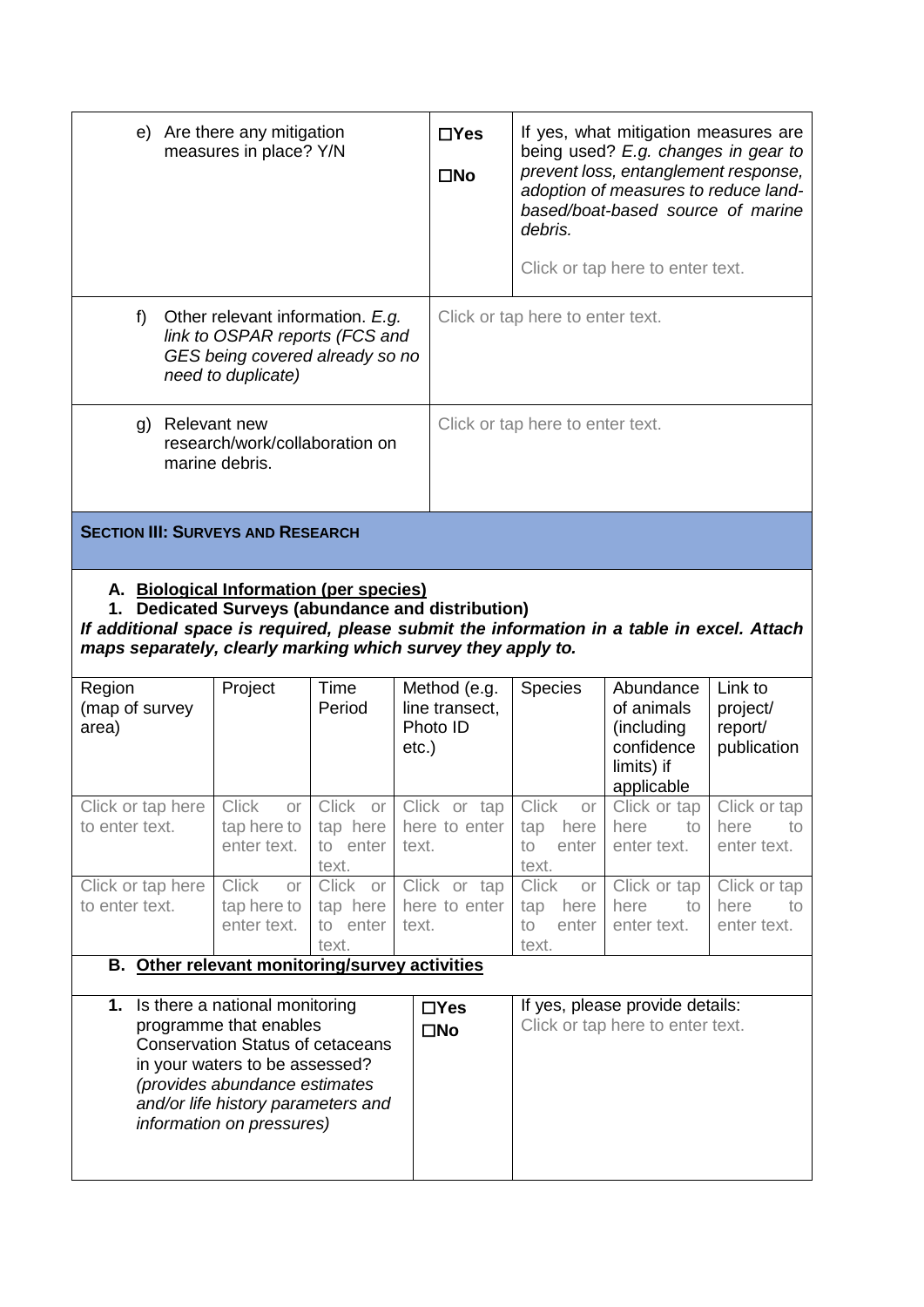|    | <b>Within MPAs</b>                                                       | Approach:<br>$\square$ Photo-ID |                                                                                                                                                                                                                                                                                                                                                                                                                       |
|----|--------------------------------------------------------------------------|---------------------------------|-----------------------------------------------------------------------------------------------------------------------------------------------------------------------------------------------------------------------------------------------------------------------------------------------------------------------------------------------------------------------------------------------------------------------|
|    |                                                                          |                                 | $\Box$ Line transect surveys                                                                                                                                                                                                                                                                                                                                                                                          |
|    |                                                                          |                                 |                                                                                                                                                                                                                                                                                                                                                                                                                       |
|    |                                                                          |                                 | □Passive Acoustic Monitoring                                                                                                                                                                                                                                                                                                                                                                                          |
|    |                                                                          | $\square$ Strandings            |                                                                                                                                                                                                                                                                                                                                                                                                                       |
|    |                                                                          | <b>Target Species:</b>          |                                                                                                                                                                                                                                                                                                                                                                                                                       |
|    |                                                                          | Approach:                       | Click or tap here to enter text.                                                                                                                                                                                                                                                                                                                                                                                      |
|    | <b>Wider Seas</b>                                                        | □Photo-ID                       |                                                                                                                                                                                                                                                                                                                                                                                                                       |
|    |                                                                          |                                 |                                                                                                                                                                                                                                                                                                                                                                                                                       |
|    |                                                                          |                                 | $\Box$ Line transect surveys                                                                                                                                                                                                                                                                                                                                                                                          |
|    |                                                                          |                                 | □Passive Acoustic Monitoring                                                                                                                                                                                                                                                                                                                                                                                          |
|    |                                                                          | $\square$ Strandings            |                                                                                                                                                                                                                                                                                                                                                                                                                       |
|    |                                                                          | <b>Target Species:</b>          |                                                                                                                                                                                                                                                                                                                                                                                                                       |
|    |                                                                          |                                 | Click or tap here to enter text.                                                                                                                                                                                                                                                                                                                                                                                      |
|    | 3. Are any of these programmes                                           | $\Box$ Yes                      | If yes, please provide details:                                                                                                                                                                                                                                                                                                                                                                                       |
|    | carried out in collaboration with                                        | $\square$ No                    | Click or tap here to enter text.                                                                                                                                                                                                                                                                                                                                                                                      |
|    | other Parties?                                                           |                                 |                                                                                                                                                                                                                                                                                                                                                                                                                       |
|    | 4. Links to Relevant Outputs                                             |                                 | Click or tap here to enter text.                                                                                                                                                                                                                                                                                                                                                                                      |
|    | C. Life history parameters by ASCOBANS species - if easier please submit |                                 |                                                                                                                                                                                                                                                                                                                                                                                                                       |
|    | information in a table in Excel format.                                  |                                 |                                                                                                                                                                                                                                                                                                                                                                                                                       |
|    |                                                                          |                                 |                                                                                                                                                                                                                                                                                                                                                                                                                       |
|    |                                                                          |                                 |                                                                                                                                                                                                                                                                                                                                                                                                                       |
| 1. | Age at sexual and physical                                               | $\Box$ Yes                      |                                                                                                                                                                                                                                                                                                                                                                                                                       |
|    | maturity                                                                 | $\square$ No                    | where applicable:<br>Click or tap here to enter text.                                                                                                                                                                                                                                                                                                                                                                 |
| 2. | Inter-birth intervals                                                    | $\Box$ Yes                      |                                                                                                                                                                                                                                                                                                                                                                                                                       |
|    |                                                                          | $\square$ No                    | where applicable:                                                                                                                                                                                                                                                                                                                                                                                                     |
|    |                                                                          |                                 | Click or tap here to enter text.                                                                                                                                                                                                                                                                                                                                                                                      |
|    | 3. Calf and adult mortality rates                                        | $\Box$ Yes                      |                                                                                                                                                                                                                                                                                                                                                                                                                       |
|    |                                                                          | $\square$ No                    | where applicable:                                                                                                                                                                                                                                                                                                                                                                                                     |
|    |                                                                          |                                 | Click or tap here to enter text.                                                                                                                                                                                                                                                                                                                                                                                      |
| 4. | Potential reproductive                                                   | $\Box$ Yes                      |                                                                                                                                                                                                                                                                                                                                                                                                                       |
|    | span/capacity                                                            | $\square$ No                    | where applicable:                                                                                                                                                                                                                                                                                                                                                                                                     |
|    |                                                                          |                                 | Click or tap here to enter text.                                                                                                                                                                                                                                                                                                                                                                                      |
| 5. | Longevity                                                                | $\Box$ Yes                      |                                                                                                                                                                                                                                                                                                                                                                                                                       |
|    |                                                                          | $\square$ No                    | where applicable:                                                                                                                                                                                                                                                                                                                                                                                                     |
|    |                                                                          |                                 | Click or tap here to enter text.                                                                                                                                                                                                                                                                                                                                                                                      |
|    | 6. Diet                                                                  | $\Box$ Yes                      |                                                                                                                                                                                                                                                                                                                                                                                                                       |
|    |                                                                          | $\square$ No                    | where applicable:<br>Click or tap here to enter text.                                                                                                                                                                                                                                                                                                                                                                 |
|    |                                                                          | $\Box$ Yes                      |                                                                                                                                                                                                                                                                                                                                                                                                                       |
|    | 7. Age and sex structure                                                 |                                 | where applicable:                                                                                                                                                                                                                                                                                                                                                                                                     |
|    |                                                                          | $\square$ No                    | Click or tap here to enter text.                                                                                                                                                                                                                                                                                                                                                                                      |
| 8. | Other relevant factors                                                   | $\Box$ Yes                      |                                                                                                                                                                                                                                                                                                                                                                                                                       |
|    |                                                                          | $\square$ No                    | If yes, please provide links and details<br>If yes, please provide links and details<br>If yes, please provide links and details<br>If yes, please provide links and details<br>If yes, please provide links and details<br>If yes, please provide links and details<br>If yes, please provide links and details<br>If yes, please provide links and details<br>where applicable:<br>Click or tap here to enter text. |

Click or tap here to enter text.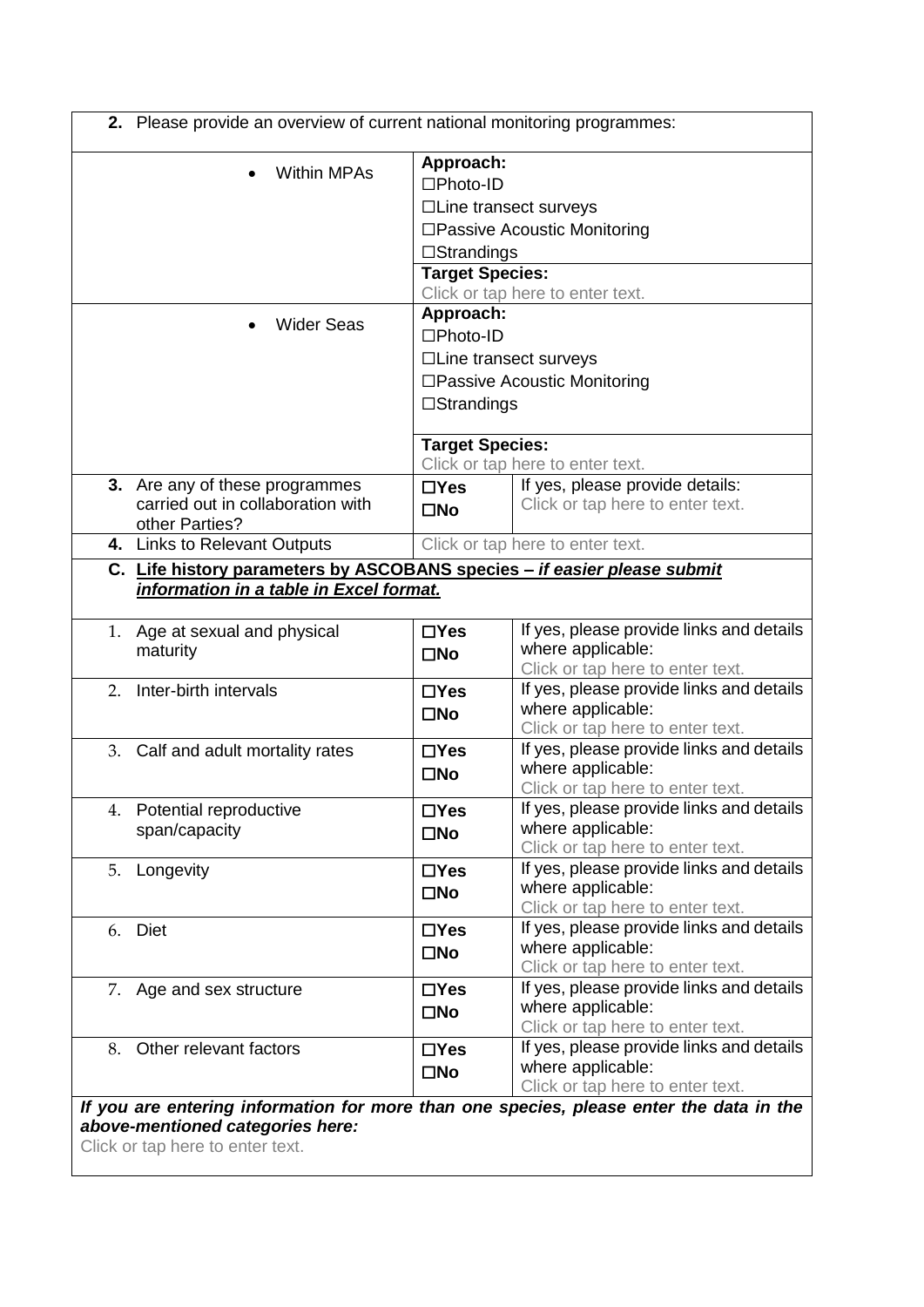| <b>SECTION IV: USE OF BYCATCHES AND STRANDINGS</b>                                                                                                                                                                                                                                      |                            |                                                                                                                |
|-----------------------------------------------------------------------------------------------------------------------------------------------------------------------------------------------------------------------------------------------------------------------------------------|----------------------------|----------------------------------------------------------------------------------------------------------------|
| A. Stranding Network                                                                                                                                                                                                                                                                    |                            |                                                                                                                |
| 1. Is there a national stranding<br>network in place?                                                                                                                                                                                                                                   | $\Box$ Yes<br>$\square$ No | If yes, please provide details below:<br>Click or tap here to enter text.                                      |
| 2. Please add the names and URLs<br>of all national stranding/necropsy<br>networks                                                                                                                                                                                                      |                            | Click or tap here to enter text.                                                                               |
| 3. Does this cover the whole or part of<br>the reporting country's coastline?                                                                                                                                                                                                           |                            | Click or tap here to enter text.                                                                               |
| 4. Are necropsies carried out to<br>determine cause of death?                                                                                                                                                                                                                           | $\Box$ Yes<br>$\square$ No | If yes, please provide details below:<br>Click or tap here to enter text.                                      |
| <b>5.</b> Are<br>photographed,<br>any cases<br>measured or sampled even if not<br>collected for necropsy?                                                                                                                                                                               | $\Box$ Yes<br>$\square$ No | If yes, please provide details below:<br>Click or tap here to enter text.                                      |
| 6. Is there a database of strandings?                                                                                                                                                                                                                                                   | $\Box$ Yes<br>$\square$ No | If yes, please provide link to and<br>details of responsible institutions:<br>Click or tap here to enter text. |
| 7. Is the data available online or<br>downloadable on request?                                                                                                                                                                                                                          | $\Box$ Yes<br>$\square$ No | If yes, please provide details below:<br>Click or tap here to enter text.                                      |
| 8. ASCOBANS is currently<br>developing a web-accessed<br>database for marine mammals<br>strandings and necropsy data (see<br>AC23/Inf.9.1.a). Please indicate<br>which national stranding network(s)<br>you designate to become part of<br>this international web-accessed<br>database: |                            | Click or tap here to enter text.                                                                               |
| <b>9.</b> Please state whom to contact for<br>integrating this stranding network<br>into the ASCOBANS database<br>(name, position, email, telephone)                                                                                                                                    |                            | Click or tap here to enter text.                                                                               |
| <b>B.</b> Parties Involved                                                                                                                                                                                                                                                              |                            |                                                                                                                |
| 1. Live-Stranding Responses Details<br>(phone, email, website)                                                                                                                                                                                                                          |                            | Click or tap here to enter text.                                                                               |
| 2. Reporting of Carcasses Details<br>(phone, email, website)                                                                                                                                                                                                                            |                            | Click or tap here to enter text.                                                                               |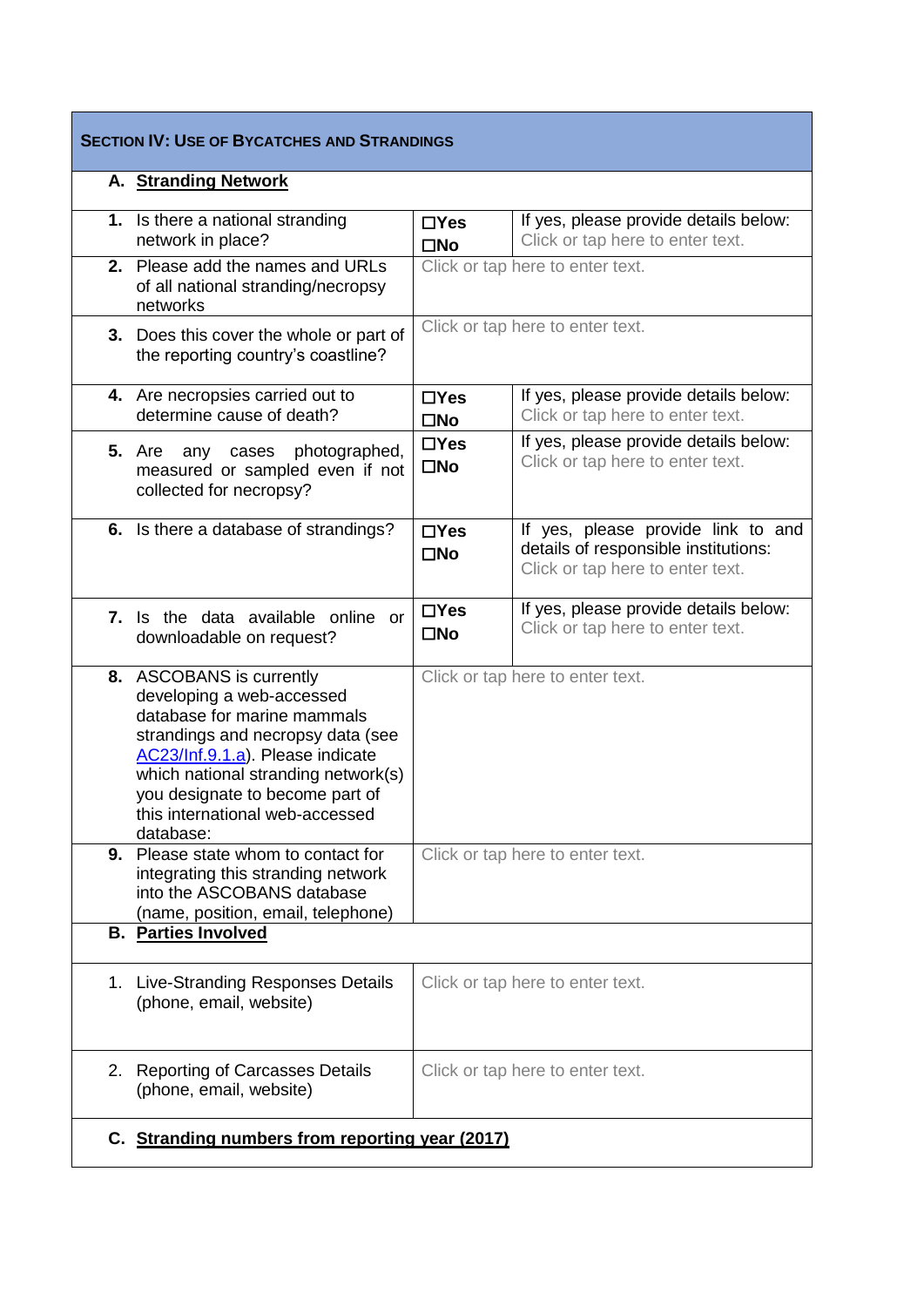*If additional space is required, please submit the following information in a table in excel, as an attachment with this form.* 

| <b>Species</b>                                                                                                   | <b>Total</b><br>number<br>οf<br>stranding<br>events | <b>Total</b><br>number of<br><i>individuals</i><br>(dead/alive) | <b>Number</b><br>necropsied            | Most<br>common<br>οf<br>cause<br>death              | <b>Other Causes</b><br>of Death                           |
|------------------------------------------------------------------------------------------------------------------|-----------------------------------------------------|-----------------------------------------------------------------|----------------------------------------|-----------------------------------------------------|-----------------------------------------------------------|
| Click or tap here<br>to enter text.                                                                              | Click or<br>tap<br>here to enter<br>text.           | Click or tap<br>here<br>to<br>enter text.                       | Click or tap<br>here to enter<br>text. | <b>Click</b><br>tap<br>or<br>here to enter<br>text. | <b>Click</b><br>tap<br>or<br>here<br>enter<br>to<br>text. |
| Click or tap here<br>to enter text.                                                                              | Click or tap<br>here to enter<br>text.              | Click or tap<br>here<br>to<br>enter text.                       | Click or tap<br>here to enter<br>text. | <b>Click</b><br>tap<br>or<br>here to enter<br>text. | <b>Click</b><br>tap<br>or<br>here<br>enter<br>to<br>text. |
| <b>New and Relevant Publications</b><br>D.<br>(Including new methods and any new projects using samples/outputs) |                                                     |                                                                 |                                        |                                                     |                                                           |

Click or tap here to enter text.